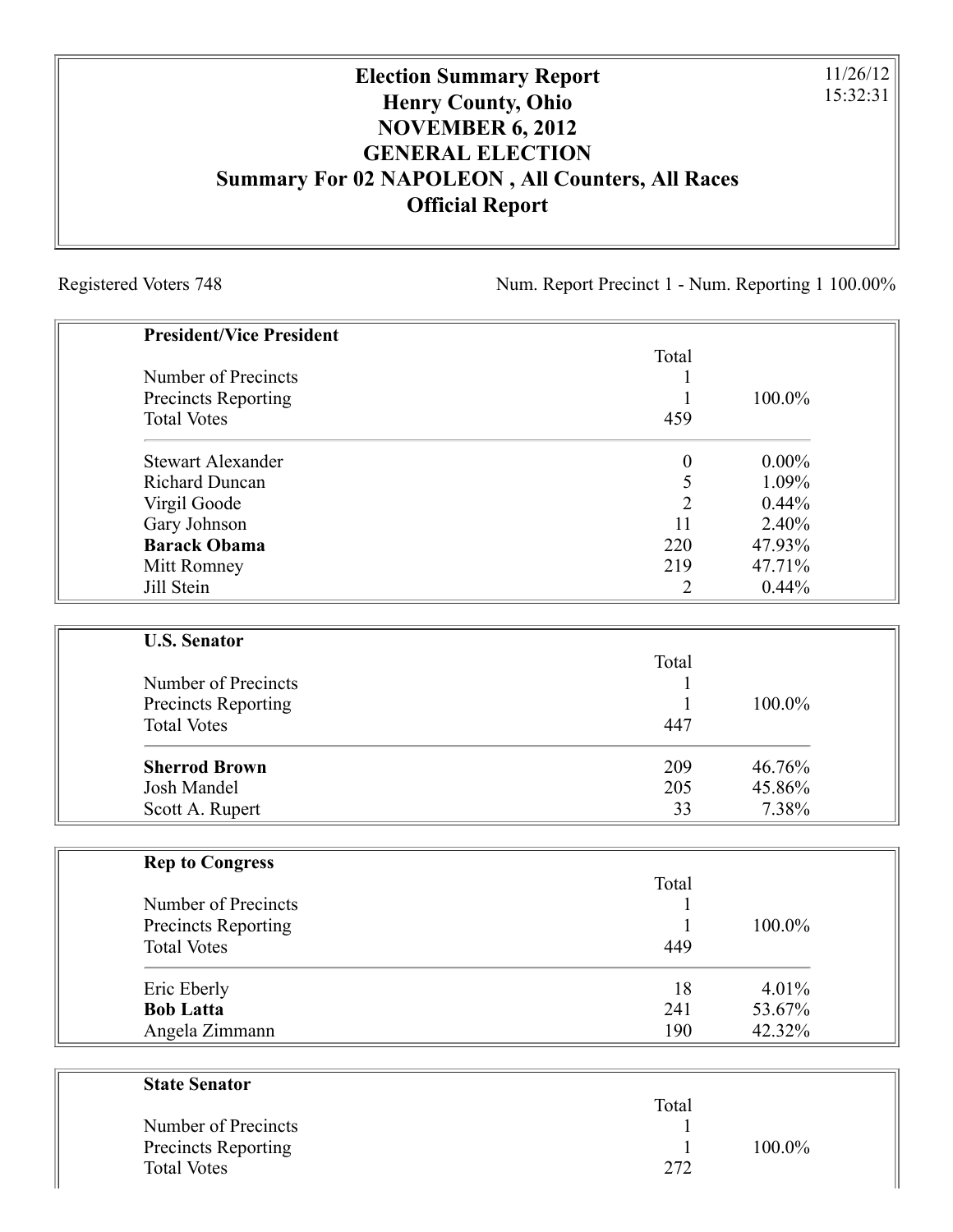| <b>Cliff Hite</b>                         | 272          | 100.00% |  |
|-------------------------------------------|--------------|---------|--|
|                                           |              |         |  |
| <b>State Representative</b>               | Total        |         |  |
| Number of Precincts                       |              |         |  |
| Precincts Reporting                       |              | 100.0%  |  |
| <b>Total Votes</b>                        | 428          |         |  |
| John H. Vanover                           | 176          | 41.12%  |  |
| Lynn R. Wachtmann                         | 252          | 58.88%  |  |
|                                           |              |         |  |
| <b>County Comm 1-2-2013</b>               | Total        |         |  |
| Number of Precincts                       | 1            |         |  |
| Precincts Reporting                       | 1            | 100.0%  |  |
| <b>Total Votes</b>                        | 426          |         |  |
|                                           |              |         |  |
| <b>Glenn A. Miller</b>                    | 249          | 58.45%  |  |
| Richard C. Myers                          | 177          | 41.55%  |  |
|                                           |              |         |  |
| County Comm 1-3-2013                      |              |         |  |
|                                           | Total        |         |  |
| Number of Precincts                       |              |         |  |
| Precincts Reporting                       |              | 100.0%  |  |
| <b>Total Votes</b>                        | 304          |         |  |
| <b>Robert E. Hastedt</b>                  | 304          | 100.00% |  |
|                                           |              |         |  |
| <b>County Auditor</b>                     |              |         |  |
|                                           | Total        |         |  |
| Number of Precincts                       | $\mathbf{1}$ |         |  |
| Precincts Reporting                       | 1            | 100.0%  |  |
| <b>Total Votes</b>                        | 305          |         |  |
| <b>Kevin Garringer</b>                    | 305          | 100.00% |  |
|                                           |              |         |  |
| <b>Prosecuting Attorney</b>               |              |         |  |
|                                           | Total        |         |  |
| Number of Precincts                       |              |         |  |
| Precincts Reporting<br><b>Total Votes</b> | 317          | 100.0%  |  |
|                                           |              |         |  |
| John H. Hanna                             | 317          | 100.00% |  |
|                                           |              |         |  |
| <b>Clerk of Court Common Pleas</b>        |              |         |  |
|                                           | Total        |         |  |
| Number of Precincts                       |              |         |  |
| Precincts Reporting                       |              | 100.0%  |  |
| <b>Total Votes</b>                        | 304          |         |  |
|                                           |              |         |  |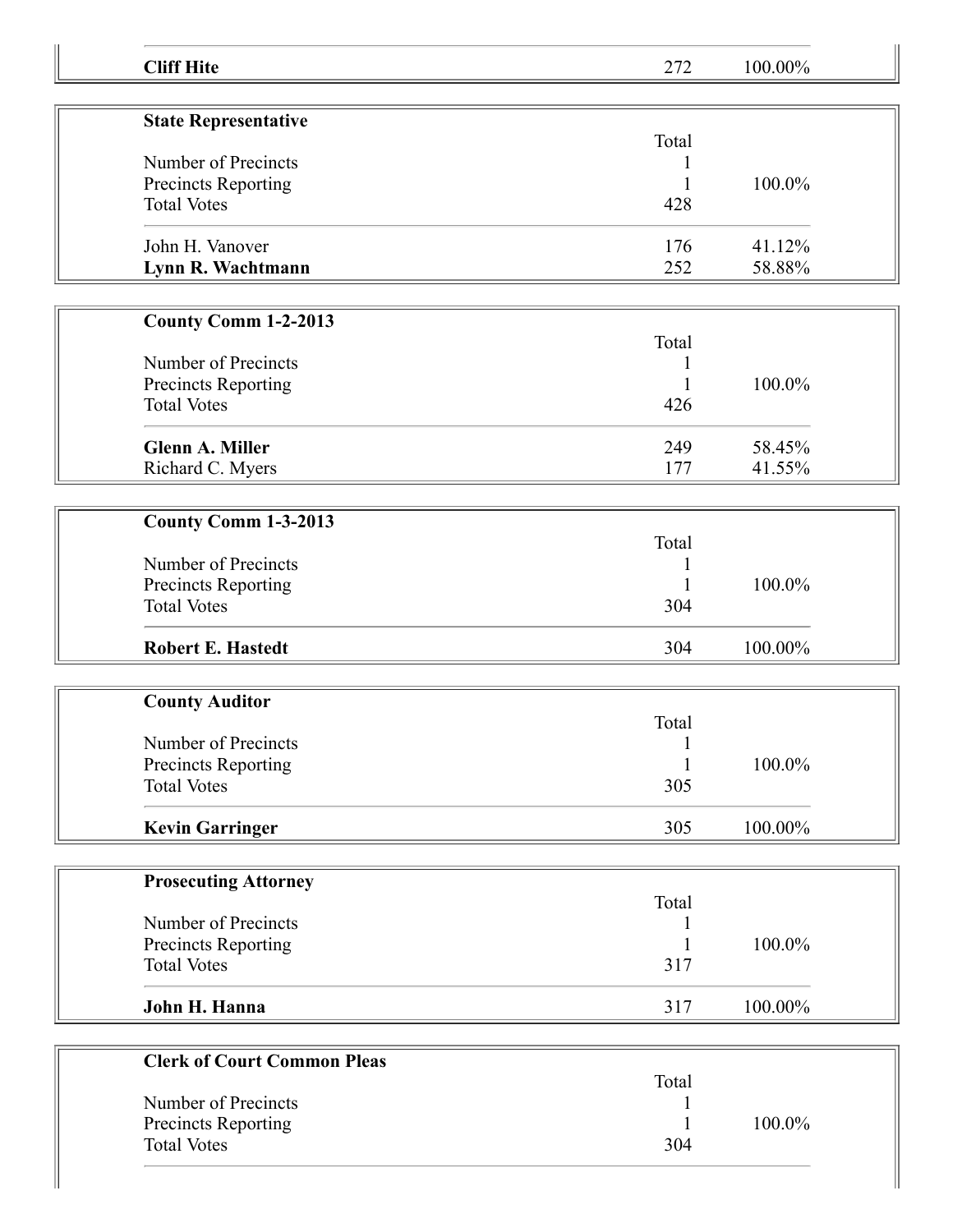| <b>Connie L. Schnitkey</b>                | 304   | 100.00%   |  |
|-------------------------------------------|-------|-----------|--|
|                                           |       |           |  |
| <b>Sheriff</b>                            |       |           |  |
|                                           | Total |           |  |
| Number of Precincts                       |       |           |  |
| Precincts Reporting<br><b>Total Votes</b> | 442   | 100.0%    |  |
|                                           |       |           |  |
| <b>Michael Bodenbender</b>                | 310   | 70.14%    |  |
| John J. Nye                               | 132   | 29.86%    |  |
|                                           |       |           |  |
| <b>County Recorder</b>                    |       |           |  |
|                                           | Total |           |  |
| Number of Precincts                       |       | 100.0%    |  |
| Precincts Reporting<br><b>Total Votes</b> | 317   |           |  |
|                                           |       |           |  |
| Sara L. Myles                             | 317   | 100.00%   |  |
|                                           |       |           |  |
| <b>County Treasurer</b>                   |       |           |  |
|                                           | Total |           |  |
| Number of Precincts                       |       |           |  |
| Precincts Reporting                       |       | 100.0%    |  |
| <b>Total Votes</b>                        | 427   |           |  |
| Zachary T. Riley                          | 161   | 37.70%    |  |
| <b>Calvin G. Spiess</b>                   | 266   | 62.30%    |  |
|                                           |       |           |  |
| <b>County Engineer</b>                    |       |           |  |
| Number of Precincts                       | Total |           |  |
| <b>Precincts Reporting</b>                | 1     | $100.0\%$ |  |
| <b>Total Votes</b>                        | 320   |           |  |
|                                           |       |           |  |
| <b>Timothy J. Schumm</b>                  | 320   | 100.00%   |  |
|                                           |       |           |  |
| <b>County Coroner</b>                     | Total |           |  |
| Number of Precincts                       |       |           |  |
| Precincts Reporting                       |       | 100.0%    |  |
| <b>Total Votes</b>                        | 315   |           |  |
|                                           |       |           |  |
| <b>Marek Skoskiewicz</b>                  | 315   | 100.00%   |  |
|                                           |       |           |  |
| <b>State Board of Education</b>           | Total |           |  |
| Number of Precincts                       |       |           |  |
| Precincts Reporting                       |       | 100.0%    |  |
| <b>Total Votes</b>                        | 302   |           |  |
|                                           |       |           |  |
| Stanley Jackson                           | 91    | 30.13%    |  |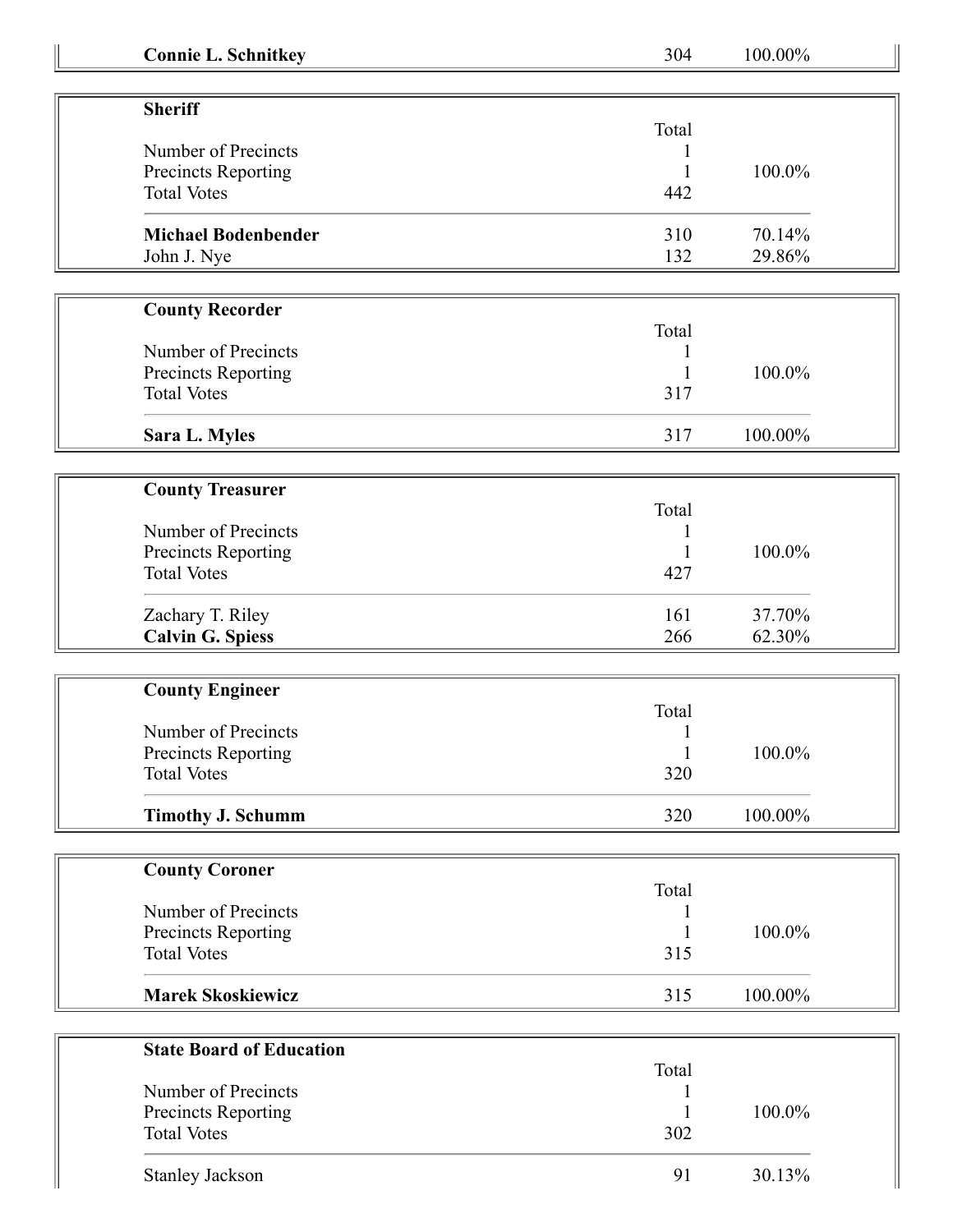69.87%

| Justice Sup Crt 1-1-2013   |       |        |
|----------------------------|-------|--------|
| Number of Precincts        | Total |        |
|                            |       |        |
| <b>Precincts Reporting</b> |       | 100.0% |
| <b>Total Votes</b>         | 339   |        |
| <b>Terrence O"Donnell</b>  | 235   | 69.32% |
| Mike Skindell              | 104   | 30.68% |

## **Justice Sup Crt 1-2-2013**

|                     | Total |        |
|---------------------|-------|--------|
| Number of Precincts |       |        |
| Precincts Reporting |       | 100.0% |
| <b>Total Votes</b>  | 336   |        |
| Robert R. Cupp      | 161   | 47.92% |
| William M. O'Neill  | 175   | 52.08% |

| <b>Justice Sup Crt 12-31-2014</b>                 |       |           |
|---------------------------------------------------|-------|-----------|
|                                                   | Total |           |
| Number of Precincts<br><b>Precincts Reporting</b> |       |           |
|                                                   |       | $100.0\%$ |
| <b>Total Votes</b>                                | 331   |           |
| <b>Yvette McGee Brown</b>                         | 100   | $30.21\%$ |
| <b>Sharon L. Kennedy</b>                          | 231   | 69.79%    |

| <b>Judge of Court of Appeals</b> |       |            |  |
|----------------------------------|-------|------------|--|
|                                  | Total |            |  |
| Number of Precincts              |       |            |  |
| <b>Precincts Reporting</b>       |       | $100.0\%$  |  |
| <b>Total Votes</b>               | 281   |            |  |
|                                  |       |            |  |
| John R. Willamowski              | 281   | $100.00\%$ |  |

| <b>State Issue 1</b> |       |        |
|----------------------|-------|--------|
|                      | Total |        |
| Number of Precincts  |       |        |
| Precincts Reporting  |       | 100.0% |
| <b>Total Votes</b>   | 407   |        |
| <b>YES</b>           | 141   | 34.64% |
| NO                   | 266   | 65.36% |

| <b>State Issue 2</b>       |       |        |
|----------------------------|-------|--------|
|                            | Total |        |
| Number of Precincts        |       |        |
| <b>Precincts Reporting</b> |       | 100.0% |
| <b>Total Votes</b>         | 417   |        |